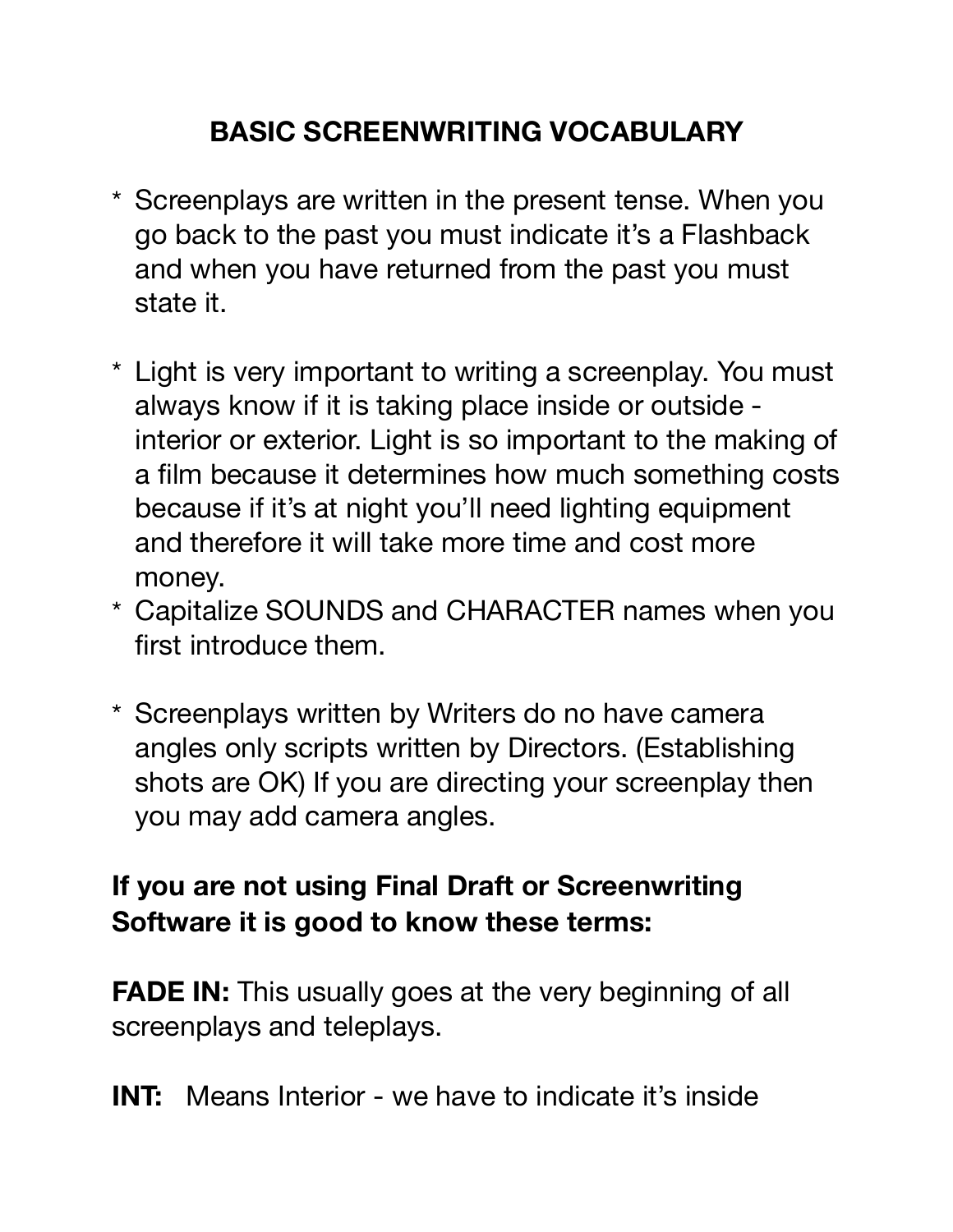**EXT:** Means Exterior - we have to indicate if it's outside

**SCENE HEADING** - We must state the location - start from biggest to small:

EXT. LOS ANGELES ESTABLISHING SHOT - DAY

An aerial shot of the L.A. Skyline showing the dark smog on a summer day.

EXT. WAREHOUSE ESTABLISHING SHOT - DAY

A HOMELESS MAN urinates on the corner as a POLICE CAR drives by.

INT. WAREHOUSE, BATHROOM - DAY

A WOMAN, gagged, tries to free her hands from the handcuffs.

**DAY** - indicates it is day

**NIGHT** - indicates it takes place at night'

**MAGIC** - indicates it's right when the sun is about to go down and the light is magical - very expensive to shoot but you can write it in if it adds to the story.

**SAME** - if the scenes are all happening at the same time.

**ACTION** - this is the scene description which must be written in present tense with action verbs written in the most succinct way of conveying as much information as possible.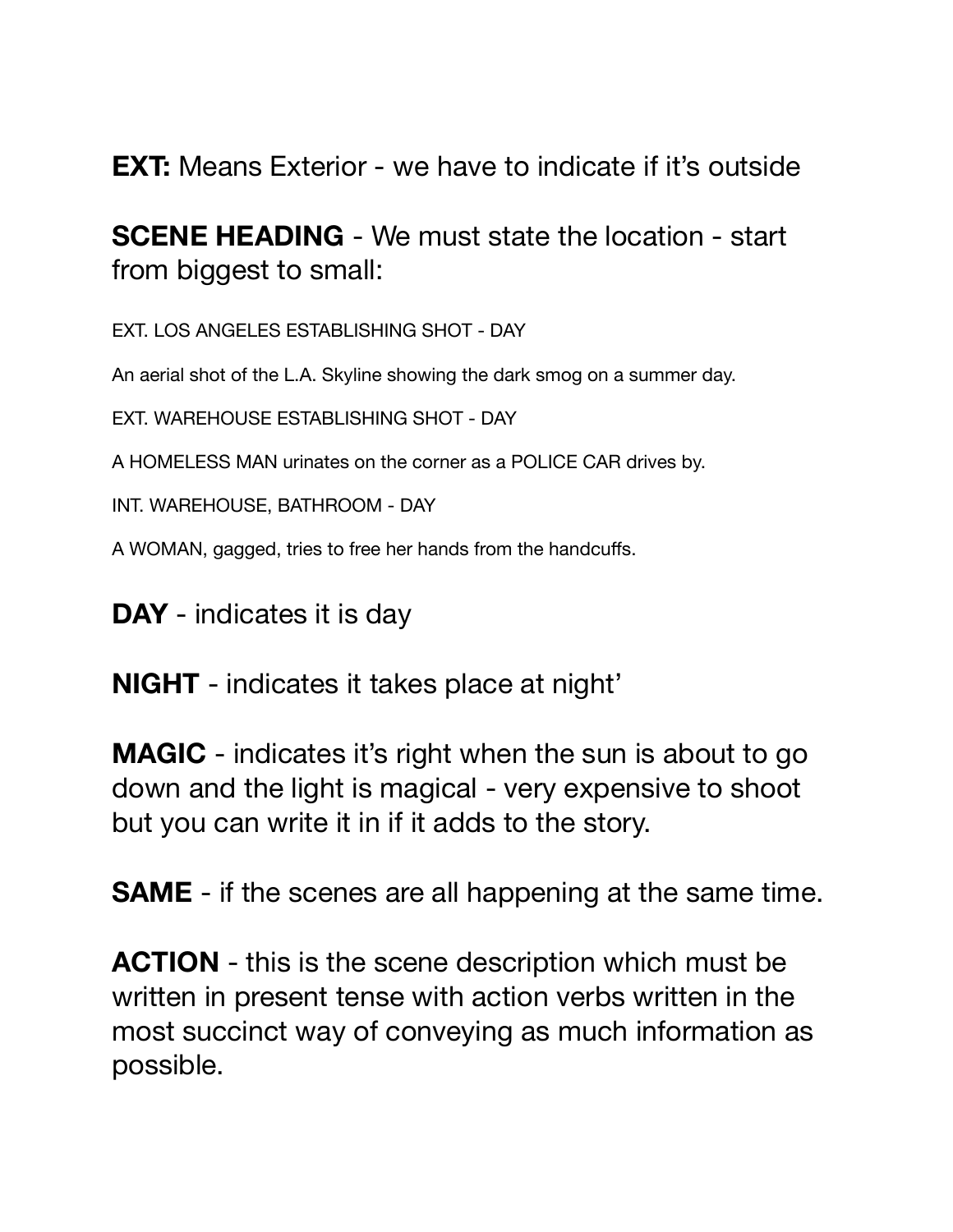**CONTINUOUS** - usually put in a scene heading when an action takes place in one room and continues into another room or in a car or elevator or another location but it's a continuous scene

**FLASHBACK** - when you want to tell reader the scene took place in the past.

**RETURN TO THE PRESENT** - when you want to tell the reader we are back to present time.

**INSERT** - when you want to tell reader/editor to pay attention to a small detail that normally will be missed so feature it so audience won't miss this detail

**FADE OUT:** - a transition to end a scene

**DISSOLVE:** - it is a slow fade out that gives audience time to breathe and release some of the tension from the last scene.

**SMASH CUT:** - super fast transition that is usually used to show a contradiction for the sake of comedy or to make a point.

**CUT TO:** basic transition - usually not needed in screenplays anymore because it is implied you have to cut to another scene after each scene.